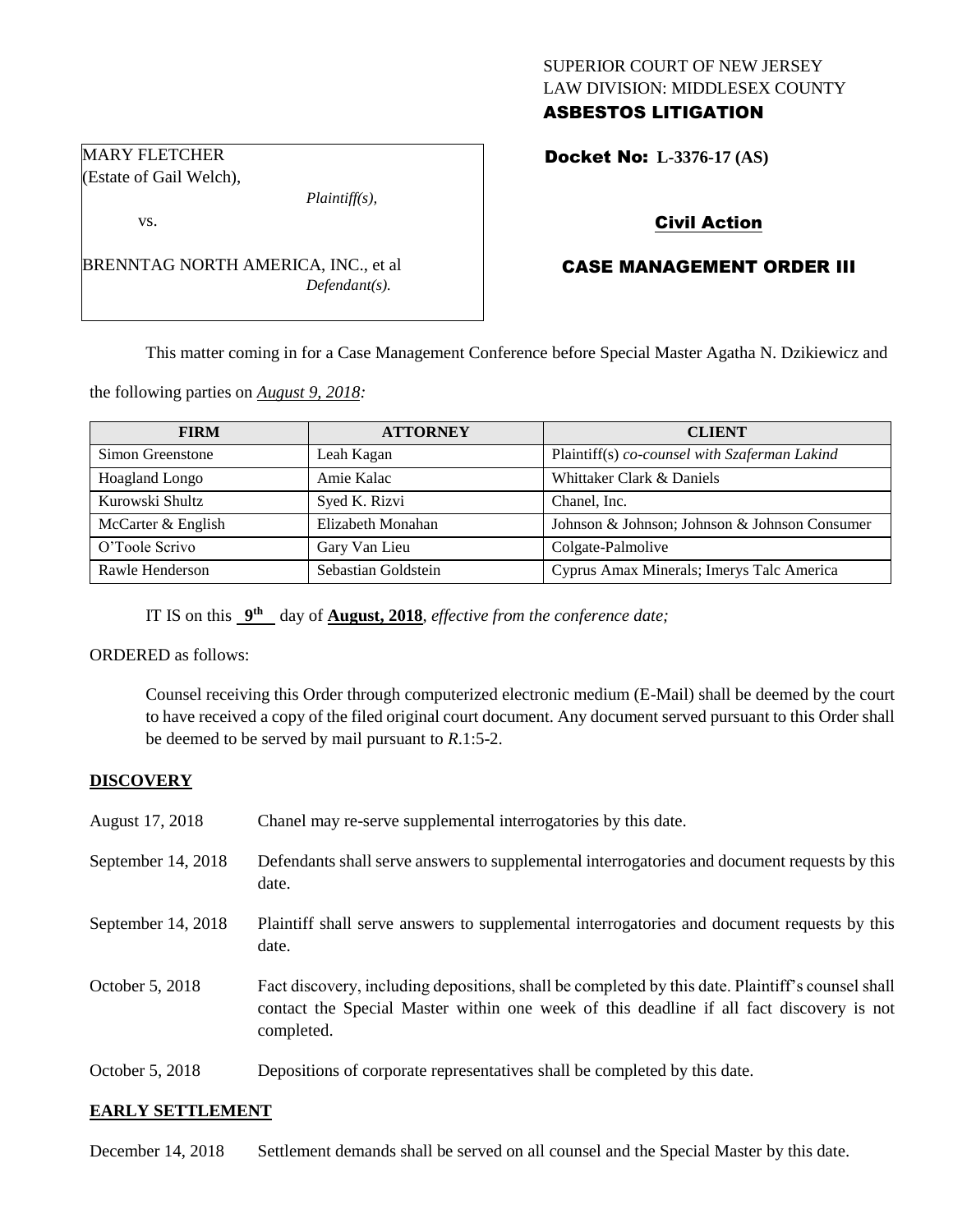## **SUMMARY JUDGMENT MOTION PRACTICE**

| December 14, 2018 | Plaintiff's counsel shall advise, in writing, of intent not to oppose motions by this date. |
|-------------------|---------------------------------------------------------------------------------------------|
| January 18, 2019  | Summary judgment motions shall be filed no later than this date.                            |
| February 15, 2019 | Last return date for summary judgment motions.                                              |

### **MEDICAL DEFENSE**

- October 5, 2018 Plaintiff shall serve medical expert reports by this date.
- October 5, 2018 Upon request by defense counsel, plaintiff is to arrange for the transfer of pathology specimens and x-rays, if any, by this date.
- April 12, 2019 Defendants shall identify its medical experts and serve medical reports, if any, by this date. In addition, defendants shall notify plaintiff's counsel (as well as all counsel of record) of a joinder in an expert medical defense by this date.

### **LIABILITY EXPERT REPORTS**

- November 9, 2018 Plaintiff shall identify its liability experts and serve liability expert reports or a certified expert statement by this date or waive any opportunity to rely on liability expert testimony.
- April 12, 2019 Defendants shall identify its liability experts and serve liability expert reports, if any, by this date or waive any opportunity to rely on liability expert testimony.

### **ECONOMIST EXPERT REPORTS**

- November 9, 2018 Plaintiff shall identify its expert economists and serve expert economist report(s), if any, by this date or waive any opportunity to rely on economic expert testimony.
- April 12, 2019 Defendants shall identify its expert economists and serve expert economist report(s), if any, by this date or waive any opportunity to rely on economic expert testimony.

### **EXPERT DEPOSITIONS**

May 10, 2019 Expert depositions shall be completed by this date. To the extent that plaintiff and defendant generic experts have been deposed before, the parties seeking that deposition in this case must file an application before the Special Master and demonstrate the necessity for that deposition. To the extent possible, documents requested in a deposition notice directed to an expert shall be produced three days in advance of the expert deposition. The expert shall not be required to produce documents that are readily accessible in the public domain.

### **PRE-TRIAL AND TRIAL**

December 6, 2018 The settlement conference previously scheduled on this date is **cancelled**.

May 24, 2019 @ 10:00am Settlement conference. All defense counsel shall appear with authority to negotiate settlement and have a representative authorized to negotiate settlement available by phone. Any request to be excused from the settlement conference shall be made to the Special Master no later than 4:00pm of the day prior to the conference.

 $\_$  ,  $\_$  ,  $\_$  ,  $\_$  ,  $\_$  ,  $\_$  ,  $\_$  ,  $\_$  ,  $\_$  ,  $\_$  ,  $\_$  ,  $\_$  ,  $\_$  ,  $\_$  ,  $\_$  ,  $\_$  ,  $\_$  ,  $\_$  ,  $\_$  ,  $\_$  ,  $\_$  ,  $\_$  ,  $\_$  ,  $\_$  ,  $\_$  ,  $\_$  ,  $\_$  ,  $\_$  ,  $\_$  ,  $\_$  ,  $\_$  ,  $\_$  ,  $\_$  ,  $\_$  ,  $\_$  ,  $\_$  ,  $\_$  ,